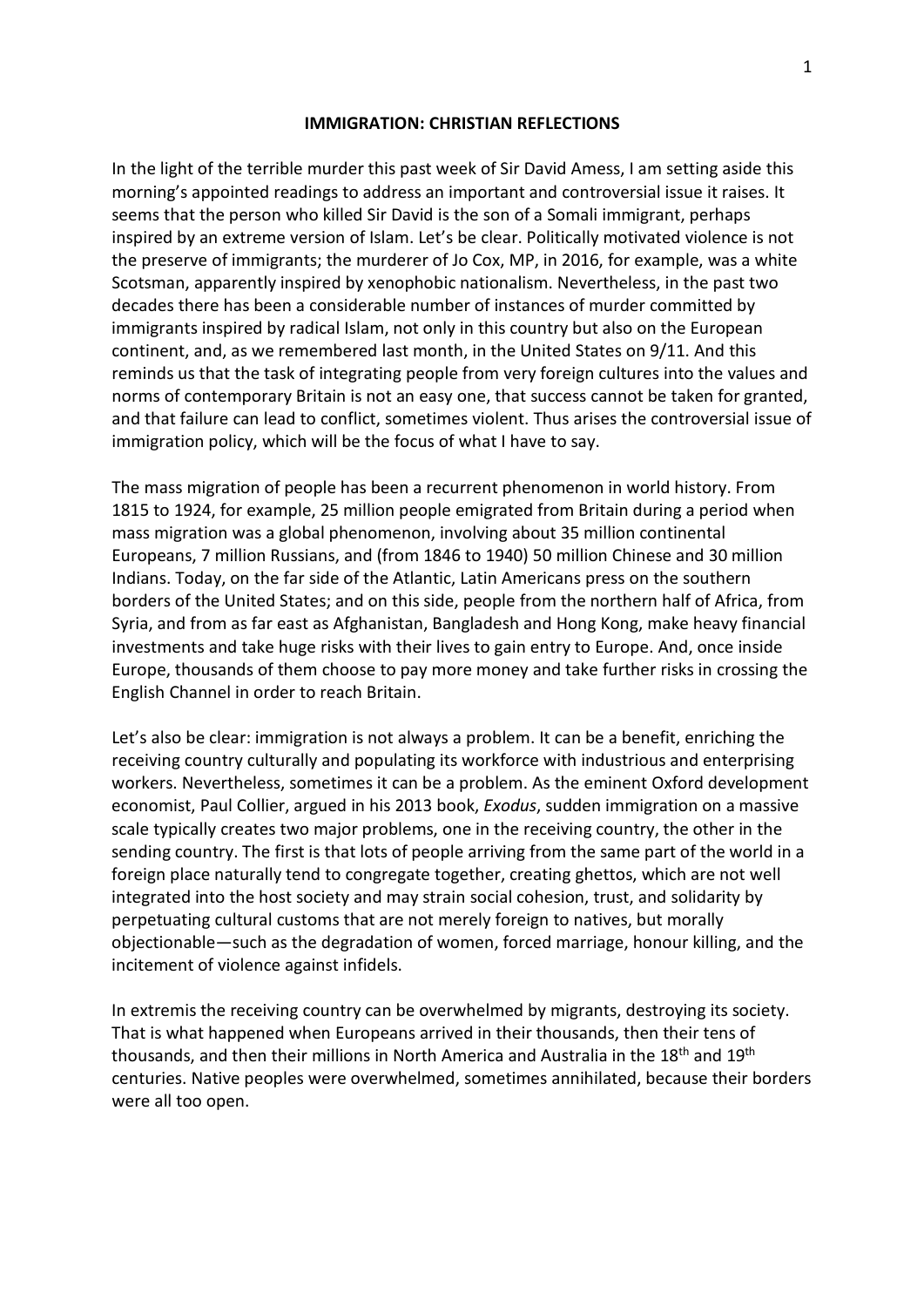The second problem is that, since migrants tend to be among the more enterprising of the citizens of the sending country, sudden emigration on a massive scale can strip the sending society of much of its talent. Thus in 2018 about 40% of all Syrians with university degrees were resident in Germany. And Bulgaria is predicted to lose about 23% of its population over the next thirty years, largely thanks to the European Union's policy of free movement.

So, mass immigration can be a problem. How, then, in the light of biblical and subsequent theological tradition, should we Christians respond to it?

First, Christians should withhold themselves from dismissing out of hand as 'racist' concerns about the control of immigration and objections to a policy of open borders. This is not only because of the thoughtless and aggressive profligacy with which the word 'racist' is thrown about nowadays. It is also because middle-class Christians should be aware that problems raised by mass immigration that may be invisible to them, are not so invisible to their working-class fellow citizens. To members of the middle class, if I may stereotype for a moment, immigrants mean cheap and industrious home-help and polite coffee-shop baristas. But to the working class they can mean competition for jobs and housing, or a reason for employers not to invest in training the native unemployable.

Second, of course, Christians should acknowledge the duty of care for the alien, but they should also recognise that that care can take different forms. It should certainly involve providing asylum for those suffering political persecution, and maybe those fleeing war and failed states, too. It should also involve giving international aid in the form of investing in the stability and prosperity of poor, unstable countries—say, in the Middle East or Africa so that talented citizens do not feel the need to pay the exorbitant expense and take the high risks of escaping into very alien environments, where they might or might not learn to feel at home.

Third, as a rule, I do think that illegal economic migrants should be returned home. The reasons for this are several. One is that if illegal migrants are not returned home, then many others will be encouraged to follow them. In that case, we would have open borders *de facto*, if not *de iure*.

Another reason is that, whatever its duties to foreign peoples, a national government does have a primary duty of care towards its own people and their legitimate interests. The pursuit of self-interest is not always selfish. I follow Thomas Aquinas's combination of St Augustine's strong, biblical affirmation of the original goodness of God's creation with the philosophy of Aristotle, which holds that there is such a thing as morally obligatory self-love. The human individual has a duty to care for herself properly, to seek what is genuinely her own good. As with an individual, so with a national community and the organ of its cohesion and decision, namely, its government: a national government has a moral duty to look after the well-being of a large political body of human individuals—and in that sense to advance their genuine interests. As the French political philosopher, Yves Simon, wrote during the Abyssinia crisis of 1935, "What should we think, truly, about a government that would leave out of its preoccupations the interests of the nation that it governs?". Among the legitimate interests of citizens are upholding the rule of law, maintaining the confidence and compliance of law-abiding citizens, and protecting social cohesion, trust, and solidarity. In